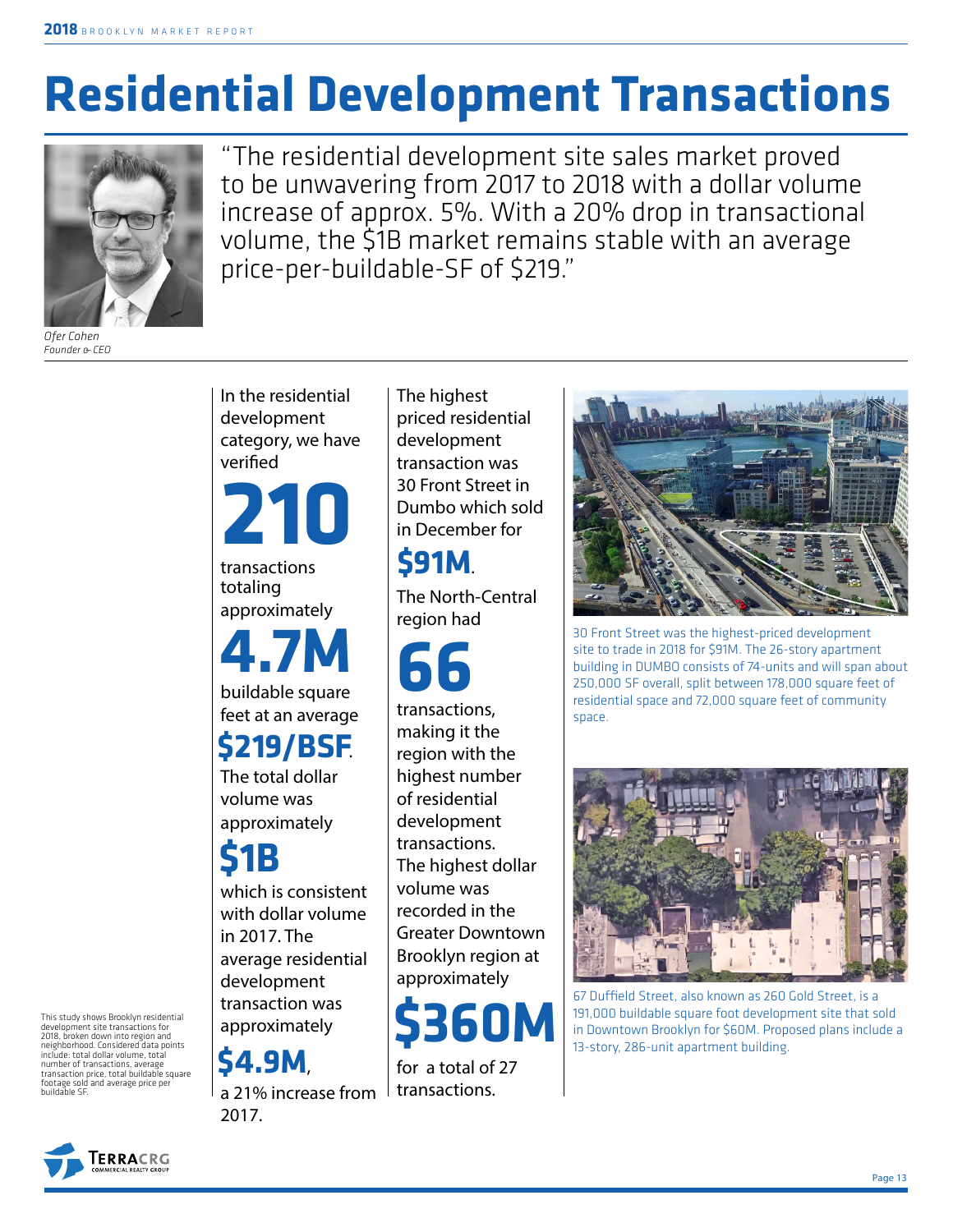#### **Residential Development**

| Region                           | Neighborhood         | <b>Dollar Volume</b> | <b>Total</b><br><b>Transactions</b> | Avg.<br>Transaction | <b>Total BSF</b> | Avg. PPBSF* |
|----------------------------------|----------------------|----------------------|-------------------------------------|---------------------|------------------|-------------|
| <b>Central Brooklyn</b>          | Borough Park         | \$66,968,665         | 7                                   | \$9,566,952         | 324,272          | \$207       |
|                                  | East Flatbush        | \$75,586,000         | 19                                  | \$3,978,211         | 443,205          | \$171       |
|                                  | Flatbush             | \$9,000,000          | 3                                   | \$3,000,000         | 78,684           | \$114       |
|                                  | Kensington           | \$460,000            | 1                                   | \$460,000           | 5,000            | \$92        |
|                                  | Midwood              | \$9,000,000          | 3                                   | \$3,000,000         | 54,888           | \$164       |
|                                  | Prospect Park South  | \$4,000,000          | $\mathbf{1}$                        | \$4,000,000         | 20,000           | \$200       |
|                                  | <b>Total/Average</b> | \$165,014,665        | 34                                  | \$4,853,373         | 926,048          | \$178       |
| East Brooklyn                    | Brownsville          | \$710,000            | 2                                   | \$355,000           | 12,100           | \$59        |
|                                  | <b>Cypress Hills</b> | \$6,010,000          | 4                                   | \$1,502,500         | 52,843           | \$114       |
|                                  | East New York        | \$48,708,988         | 16                                  | \$3,044,312         | 585,912          | \$83        |
|                                  | <b>Total/Average</b> | \$55,428,988         | 22                                  | \$2,519,499         | 650,855          | \$85        |
| <b>Greater Downtown Brooklyn</b> | Boerum Hill          | \$29,670,000         | 2                                   | \$14,835,000        | 66,291           | \$448       |
|                                  | Brooklyn Heights     | \$2,500,000          | 1                                   | \$2,500,000         | 3,751            | \$666       |
|                                  | Carroll Gardens      | \$2,150,000          | 2                                   | \$1,075,000         | 6,148            | \$350       |
|                                  | Clinton Hill         | \$8,825,000          | 5                                   | \$1,765,000         | 30,988           | \$285       |
|                                  | Downtown Brooklyn    | \$168,471,900        | 7                                   | \$24,067,414        | 66,291           | \$263       |
|                                  | <b>DUMBO</b>         | \$92,823,450         | $\overline{2}$                      | \$46,411,725        | 3,751            | \$500       |
|                                  | Fort Greene          | \$1,130,000          | 1                                   | \$1,130,000         | 6,148            | \$452       |
|                                  | Gowanus              | \$35,500,630         | 3                                   | \$11,833,543        | 30,988           | \$285       |
|                                  | Park Slope           | \$18,360,000         | 3                                   | \$6,120,000         | 66,653           | \$275       |
|                                  | Red Hook             | \$725,000            | $\mathbf{1}$                        | \$725,000           | 3,300            | \$220       |
|                                  | <b>Total/Average</b> | \$360,155,980        | 27                                  | \$13,339,110        | 1,129,429        | \$319       |
| North Brooklyn                   | East Williamsburg    | \$37,096,475         | 14                                  | \$2,649,748         | 127,521          | \$291       |
|                                  | Greenpoint           | \$17,425,000         | 8                                   | \$2,178,125         | 57,735           | \$302       |
|                                  | Williamsburg         | \$96,485,000         | 10                                  | \$9,648,500         | 209,015          | \$462       |
|                                  | <b>Total/Average</b> | \$151,006,475        | 32                                  | \$4,718,952         | 394,270          | \$383       |
| North-Central Brooklyn           | Bedford-Stuyvesant   | \$61,871,790         | 29                                  | \$2,133,510         | 301,176          | \$205       |
|                                  | <b>Bushwick</b>      | \$25,098,000         | 16                                  | \$1,568,625         | 143,638          | \$175       |
|                                  | Crown Heights        | \$95,226,000         | 14                                  | \$6,801,857         | 413,689          | \$230       |
|                                  | Ocean Hill           | \$18,621,000         | $\overline{7}$                      | \$2,660,143         | 180,303          | \$103       |
|                                  | <b>Total/Average</b> | \$200,816,790        | 66                                  | \$3,042,679         | 1,038,806        | \$193       |
| <b>South Brooklyn</b>            | Brighton Beach       | \$4,645,092          | 2                                   | \$2,322,546         | 33,114           | \$140       |
|                                  | Coney Island         | \$17,607,518         | 4                                   | \$4,401,880         | 173,038          | \$102       |
|                                  | Gravesend            | \$9,000,000          | 3                                   | \$3,000,000         | 34,630           | \$260       |
|                                  | Sheepshead Bay       | \$14,185,000         | 8                                   | \$1,773,125         | 104,154          | \$136       |
|                                  | <b>Total/Average</b> | \$45,437,610         | 17                                  | \$2,672,801         | 344,936          | \$132       |
| West Brooklyn                    | Bath Beach           | \$3,700,000          | 1                                   | \$3,700,000         | 16,946           | \$218       |
|                                  | Bay Ridge            | \$4,893,687          | $\mathbf{1}$                        | \$4,893,687         | 29,811           | \$164       |
|                                  | Bensonhurst          | \$1,610,000          | $\mathbf{1}$                        | \$1,610,000         | 8,800            | \$183       |
|                                  | Fort Hamilton        | \$7,697,000          | 2                                   | \$3,848,500         | 28,050           | \$274       |
|                                  | Greenwood Heights    | \$27,695,000         | 3                                   | \$9,231,667         | 104,692          | \$265       |
|                                  | Sunset Park          | \$9,002,000          | 4                                   | \$2,250,500         | 46,361           | \$194       |
|                                  | <b>Total/Average</b> | \$54,597,687         | 12                                  | \$4,549,807         | 234,661          | \$233       |
| Brooklyn Wide                    |                      | \$1,032,458,195      | 210                                 | \$4,916,468         | 4,719,005        | \$219       |

\* Price per Buildable Square Foot